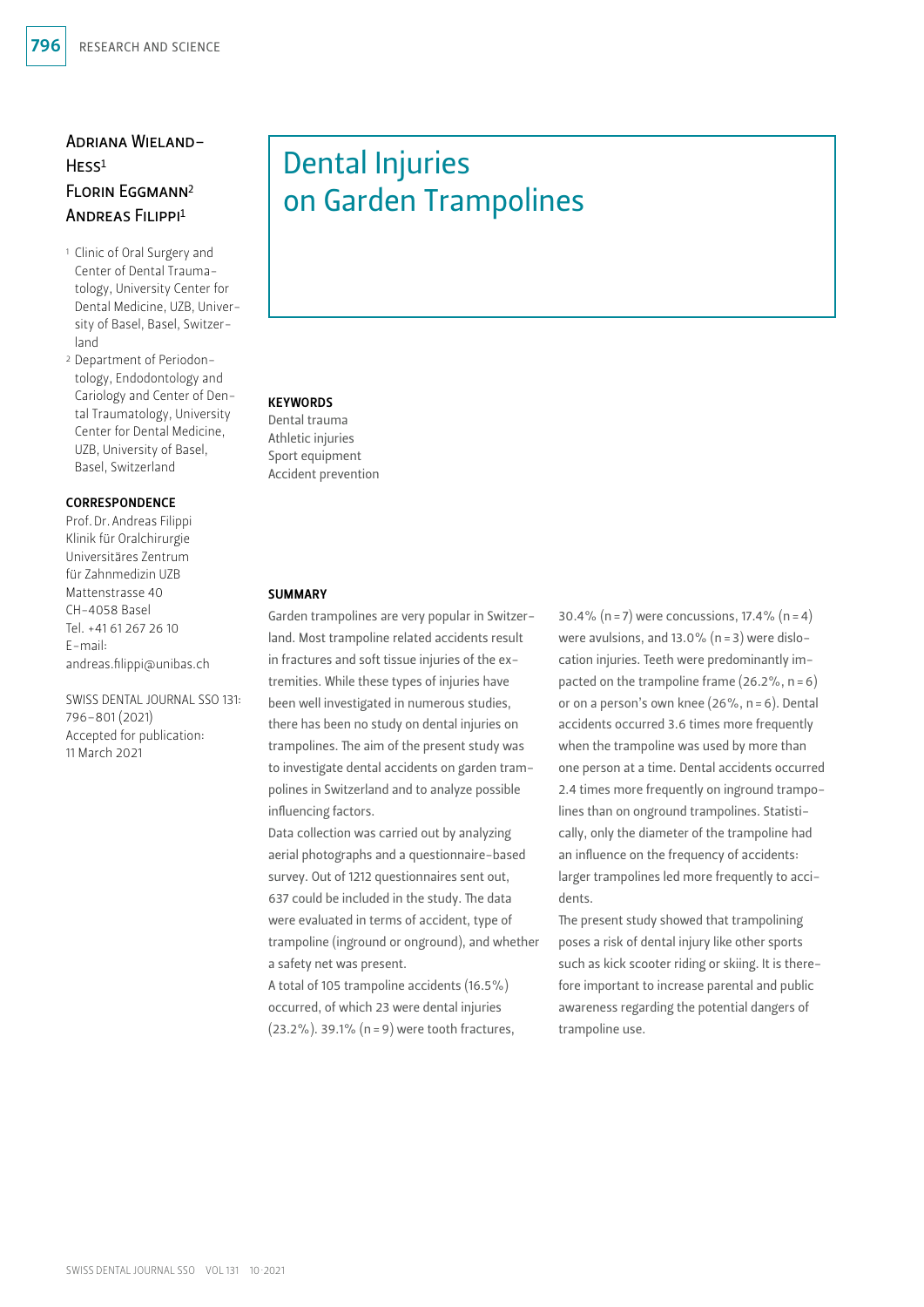## Introduction

The trampoline was invented by American circus performer George Nissen in 1936. He originally designed the trampoline, patented as "tumbling device" in 1945, for acrobats (Briskin & LABOTZ 2012). During World War II, the trampoline was used to train fighter pilots (Eberl et al. 2009; Smith 1998). After 1940, it became a piece of sports equipment, and from the late 1970s, trampolines were increasingly found in amusement parks, schools, and daycare centers (THI HUYNH ET AL. 2018). Because the trampoline promotes coordination, fitness, muscle strength, and balance, it became a popular sport and recreational equipment.

Over the last twenty years, private trampolines have seen a rapid growth in popularity. According to the Swiss Advisory Center for Accident Prevention, 17% of all Swiss households with children under the age of 15 had a trampoline in 2020 (BFU 2020). However, the increasing popularity of private garden trampolines led to a concomitant rise in trampolinerelated accidents.

Such accidents were first documented by Zimmerman in 1956 (Zimmerman 1956). According to the US Consumer Product Safety Commission, the most common causes of trampoline accidents nowadays are collisions with other trampoline users, rough landings while jumping, falls onto the trampoline frame or falling off the trampoline altogether (KLIMEK ET AL. 2013). To minimize the risk of accidents while trampolining, the Swiss Advisory Center for Accident Prevention has issued specific safety recommendations. These are as follows (BFU 2015):

- Supervise children
- Maintain trampoline regularly
- Jump alone
- Set up trampoline without obstacles
- Use safety net
- Do not perform flips

A Canadian study based on cross-sectional survey data reported that most parents whose children regularly use recreational trampolines lack basic trampoline safety knowledge (Beno et al. 2018). Such gaps in parental trampoline safety knowledge are likely to be an important factor in the increase of injuries sustained during children's recreational trampoline use (Meyerber et al. 2019). Considering the serious risks for injury, some healthcare professionals deem trampolines that are used for leisure activities of children as too dangerous, with some even calling for the ban of such trampolines (EBERL ET AL. 2009; FURnival et al. 1999; Brown & Lee 2000; Hammer et al. 1982). Between 2003 and 2009, the University hospital in Bern, Switzerland, recorded 286 trampoline accidents involving children. The number increased from 13 patients in 2003 to 86 in 2009 (Klimek et al. 2013). Today, about 95% of all trampoline accidents happen at home, with fractures and soft tissue wounds of the extremities among the most common injuries (Korhonen et al. 2018). Head injuries, on the other hand, occur less frequently, and currently no published data are available on dental injuries owing to trampoline use (CHO ET AL. 2019).

The aim of this study was therefore to investigate dental accidents on garden trampolines in Switzerland and to analyze possible correlative factors. The null hypothesis was that neither multi-person trampolining, nor any design or installation features of trampolines would have an association with the frequency of trampoline-related dental injuries.

## Material and method

## Selection of aerial photographs

In a preliminary investigation, aerial photographs of various providers were assessed regarding their suitability to visually detect garden trampolines. Images provided by [map.search.ch,](http://map.search.ch) which are based on data from Swisstopo, the Swiss Federal Office of Topography, were deemed the most suitable for the present study. Its aerial images, acquired through airplane-based vertical aerial photography, have a ground resolution of 0.1m and undergo regular updating ([swisstopo.admin.ch\)](http://swisstopo.admin.ch)

#### Search for eligible households

From May to June 2020, aerial photographs of each Germanspeaking municipality of Switzerland were visually screened by an investigator (AWH) for private residences with a round garden trampoline. All 1438 German-speaking political municipalities of Switzerland, listed in the atlas "The 4 language areas of Switzerland by municipality 2016" published by the Swiss Federal Statistical Office, were included in the screening.

The aerial photographic map of each municipality was viewed on [map.search.ch,](http://map.search.ch) employing the maximum zoom factor (Fig.1). Only round trampolines were considered. Based on color and shadow features, trampolines could be distinguished from inflatable pools. In cases of uncertainty, another trampoline in the same municipality was sought out. Trampolines were ineligible for inclusion if they belonged to an apartment building or if it was unclear whose property they were located on. If the aerial photographs of a municipality featured more than one eligible private residence, one of these residences was selected at random. In some municipalities, no trampoline could be found. The addresses of the selected private residences were collected using an in-build tool of [map.search.ch](http://map.search.ch)  and stored in a purpose-built, secured database. For the avoidance of doubt, only one trampoline per municipality was selected for inclusion in our work.

#### Questionnaire survey

In mid-June 2020, a questionnaire was mailed to each address collected in the database. It included a hand-signed cover let-



Fig.1 Garden trampoline as seen on map.search.ch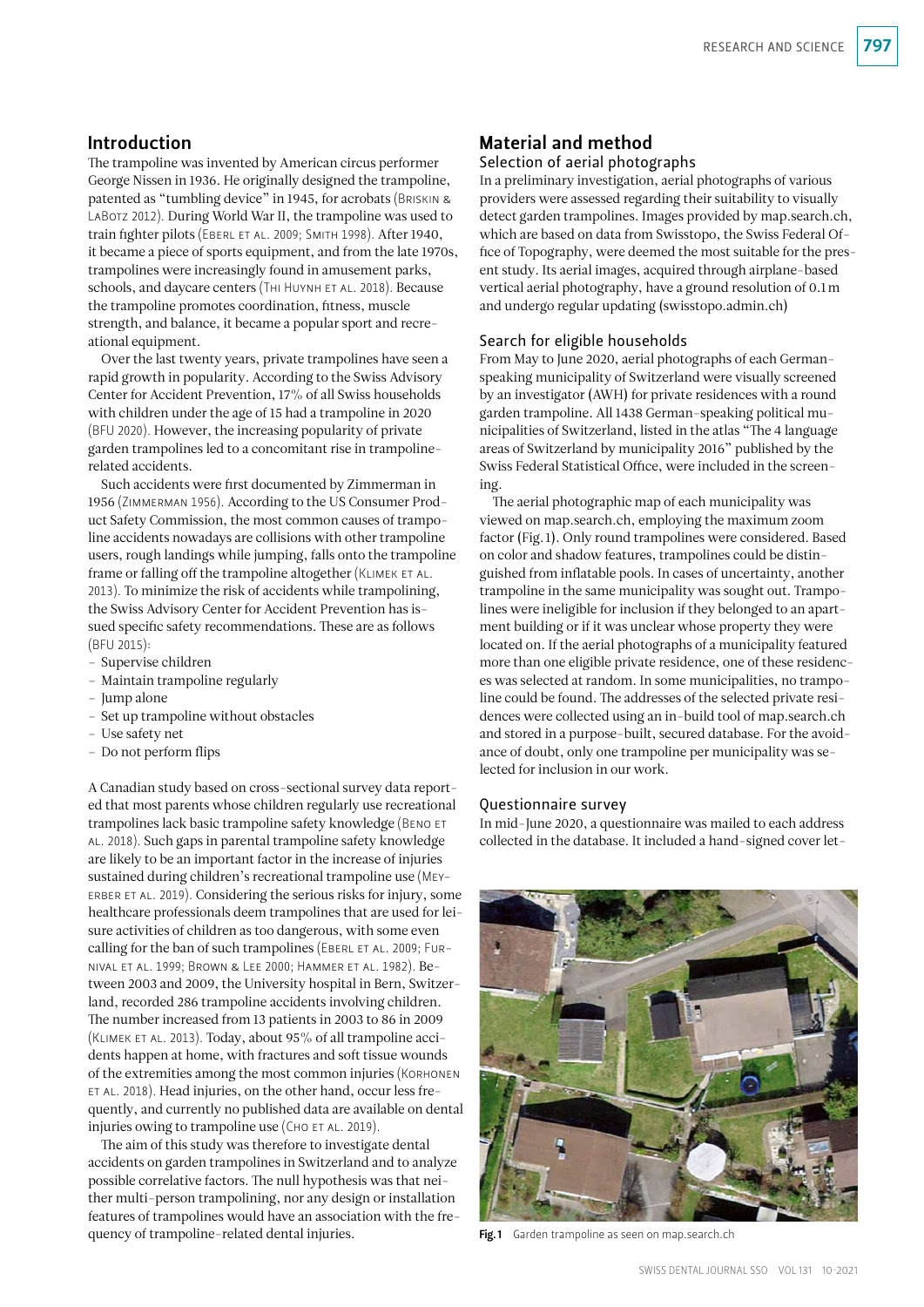| List of questionnaire items with possible answers given<br>Tab.I<br>in brackets where applicable |                                                                                                                                                                                                                                |
|--------------------------------------------------------------------------------------------------|--------------------------------------------------------------------------------------------------------------------------------------------------------------------------------------------------------------------------------|
| $\mathbf{1}$                                                                                     | What kind of trampoline do you own (onground, inground,<br>I don't own a trampoline)?                                                                                                                                          |
| 2                                                                                                | Diameter of the bounce mat (cm)?                                                                                                                                                                                               |
| 3                                                                                                | Safety net available (yes, no)?                                                                                                                                                                                                |
| $\overline{4}$                                                                                   | Number of people who use the trampoline regularly<br>(age, gender)?                                                                                                                                                            |
| 5                                                                                                | Is the trampoline used by several people at the same time<br>$(yes, no)$ ?                                                                                                                                                     |
| 6                                                                                                | Has there ever been an accident on the trampoline (yes, no)?                                                                                                                                                                   |
| $\overline{7}$                                                                                   | Number of people on the trampoline at the time of the acci-<br>dent (alone, 2, 3, 4+)?                                                                                                                                         |
| 8                                                                                                | Type of injury<br>(broken bone in face, broken arm, broken leg, spinal cord<br>injury, injured lip)?<br>(tooth hit, tooth piece broken, tooth displaced, whole tooth<br>knocked out)?<br>(visited a doctor, visited a dentist) |
| 9                                                                                                | Age and gender of the person involved in the accident $(m, f)$ ?                                                                                                                                                               |
| 10                                                                                               | Dental accident<br>(teeth hit on own knee,<br>teeth hit on the head of another trampoline user,<br>teeth struck on the edge of the trampoline,<br>fell off the trampoline)?                                                    |
| 11                                                                                               | Do you have any comments or additions?                                                                                                                                                                                         |

ter, outlining the aim of the study and the irreversibly anonymized nature of the survey, and a self-addressed stamped envelope to reply. Owing to the voluntary nature of the survey and the irreversibly anonymized data collection, the local ethics committee waived the requirement for ethical approval (EKNZ Req-2020-00605). The questionnaire consisted of one open-ended and ten close-ended questions. The questionnaire comprised questions on design and installation features of the garden trampoline, details on persons who regularly use the trampoline and on multi-person trampolining, any trampoline-related accidents including details on the type of accident and sustained injuries. The questions included in the questionnaire are reported in Table I in detail. Questionnaires returned by the end of August 2020 were considered in the analysis.

## Statistical analysis

Data from the questionnaires were recorded in an Excel spreadsheet. Descriptive analysis included number of cases and percentages for categorical parameters (e.g., safety net). For continuous parameters (e.g., diameter of the trampoline), the mean with standard deviation was calculated. Associated p-values were calculated using appropriate significance tests (Chi2 test, t-test, and Wilcoxon rank sum test). To estimate which parameters had an influence on the occurrence of accidents, logistic regressions were calculated (accident yes versus no). The resulting estimators were odds ratios (OR) with the corresponding 95% confidence intervals and p-values. For all



Fig. 2 Left: inground trampoline, featuring a bounce mat that is level with the ground, without safety net; right: onground trampoline, featuring a bounce mat located above ground level, with safety net.

test procedures, a 5% (two-sided) probability of error was set as the significance level. Owing to the purely descriptive nature of the study, no adjustment was made for the probability of error for multiple comparisons. All analyses were carried out with the statistical program R version 3.5.1 (R Foundation for Statistical Computing, Vienna, Austria).

## Results

Of the 1212 letters sent out, the post office returned six undelivered letters to sender. Within ten weeks, 730 questionnaires were returned. This corresponds to a response rate of 60.2%. 93 households replied that they either no longer owned a trampoline or had never owned one. A total of 637 questionnaires of private households with a garden trampoline were available for analysis.

Most households owned an onground trampoline (95.5%, n = 577) with a safety net (72.1%, n = 413) (Fig. 2). The diameter of the trampolines averaged 373.5 cm (80-600cm, SD 81.4 cm). The average age of a trampoline user was 14.3 years (1-67 years, SD 9.5 years). 52.4% ( $n=319$ ) of trampoline users in this study were female, 47.6% (n = 290) were male. In 11.1% (n = 71) of the households, the trampoline was used by only one person, in 47.4% of the households by two people, in 25.7% (n=164) by three people, and in 15.7% ( $n = 100$ ) by four or more people. 86.7% ( $n = 548$ ) of the respondents reported that several persons use the trampoline simultaneously. Trampolines used for multi-person trampolining featured a safety net more frequently (89.7%) compared with trampolines that were reported to never see multi-person trampolining (79.9%) (p=0.002). Large trampolines (mean 396.8 cm, SD 87.6 cm) and trampolines used by older children (mean 15.1 years, SD 7 years) were more likely to have no safety net  $(p < 0.001)$ . 83.5% ( $n = 532$ ) of respondents stated that an accident had never occurred on their trampoline, 16.5% (n=105) reported that there had been a trampoline-related accident. The average age of a person involved in an accident was 13.5 years  $(2-53 \text{ years}, SD 4.7 \text{ years})$ . In 33% of accidents, only one person was on the trampoline, and in 67% two or more people were. More accidents involved male (52.9%) than female users, (47.1%), with no statistically significant difference between genders  $(p=0.283)$ .

A total of 99 injuries were reported. The injuries were divided into five groups for evaluation: teeth, head, arms, legs, and trunk. Dental injuries occurred in  $23.2\%$  (n = 23) of the accidents. Head injuries, such as concussions, lacerations, or injuries to the eyes and lips, occurred in 21.2% (n=21) of cases. Arms and legs were fractured, sprained, or otherwise injured in 25.3% ( $n = 25$ ) of the accidents. The trunk was involved in  $5.1\%$  (n=5). A physician or dentist was consulted in two-thirds of the accidents.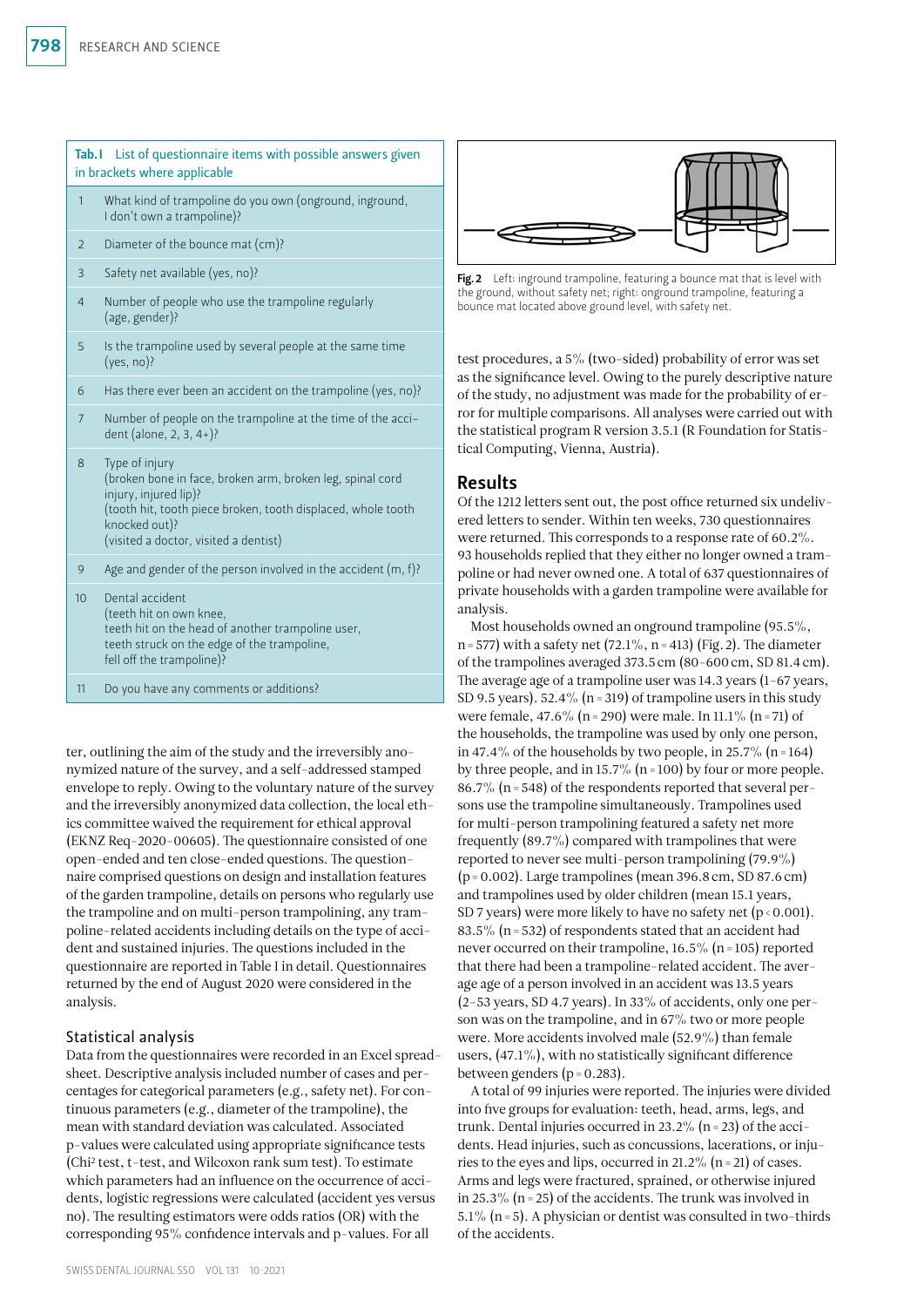

Fig. 3 Boxplot of accident frequency in relation to trampoline diameter

Of the 23 dental accidents, 9 were dental fractures, 7 were concussions, 4 were avulsions, and 3 were dislocation injuries. In these cases, the teeth were struck on the person's own knee  $(n=6)$ , on the trampoline itself  $(n=6)$ , on the head of another trampoline user  $(n=5)$ , or there was a fall from the trampoline  $(n=1)$ . In five cases, no details on the circumstances of the accident were provided.

Dental accidents occurred 3.6 times more frequently (95% Cl: 0.5.27) when the trampoline was used by several persons at the same time. Dental accidents were 2.4 times more frequent on inground trampolines (95% Cl: 0.5.11) than on onground trampolines.

For the occurrence of accidents in general, the diameter of the trampoline had the greatest influence  $(p=0.044)$ . Trampolines on which an accident occurred were, on average, 20cm larger compared with trampolines on which no accident took place (Fig.3). Neither the presence of a safety net, nor the type of trampoline, nor the number of people on the trampoline, nor the age and gender of the trampoline users had a significant influence on the frequency of accidents ( $p \ge 0.084$ ).

#### **Discussion**

The study showed, based on survey data of 637 Swiss households with a garden trampoline, that the diameter of a trampoline's bounce mat had a significant impact on the frequency of trampoline-related accidents. More accidents happened on trampolines with a larger bounce mat. Consequently, the null hypothesis had to be rejected. Dental injuries – tooth fractures, concussions and dislocation injuries showing comparable rates – were sustained in 23.2% of the accidents. The present study, therefore, suggests that concerted efforts are needed to reduce the frequency and severity of trampoline-related accidents.

A retrospective study reported that in a British hospital 11.1% of all fractures in children who had to be treated under general anesthesia were due to trampoline accidents. This was about the same as for soccer accidents and higher than for bicycling, skating, horseback riding, or climbing (BHANGAL ET AL. 2006).

According to the present study, a trampoline-related accident occurred in 16.5% of the households with a garden trampoline. Compared with other high-risk leisure activities and sports, such as riding a kick scooter (29.1%) or mountain biking  $(53.1\%)$ , trampoline use entailed fewer risks of sustaining injuries (Baumgartner et al. 2012; Müller et al. 2008). However, owing to the close-ended questions used in present study, no minor accidents were reported by respondents. If minor accidents had been included, the accident frequency might have been higher.

A dental accident occurred on 3.6% of the total 637 trampolines assessed in the present study. This rate is lower compared with mountain biking (5.7%), but higher than for kick scooter riding (3.1%) or skiing (2.2%) (Müller et al. 2008; Baumgartner et al. 2012; Innerhofer et al. 2013). As in mountain biking and kick scooter riding, tooth fractures occurred most frequently in trampolining. An investigation into the causes of general injuries, such as bruises, sprains, and fractures sustained while using a trampoline, revealed that most injuries occurred owing to incorrect landing on the bouncing mat (42%). Falling off the trampoline (27%) was ranked second among the causes of accidents, followed by injuries that occurred on the trampoline frame (19%) or resulted from colliding with another trampoline user (10%). Dental injuries were listed among accidents frequently caused by the trampoline frame (ALEXANDER ET AL. 2010). In accordance with previous studies, 86.7% of respondents in the present study reported that their trampoline was regularly used by more than one person at a time (SHIELDS ET AL. 2005). The results of the present survey indicate a 3.6-fold increase in the likelihood of trampoline-related dental injuries when the trampoline is used by two or more persons simultaneously. Moreover, the results of the present study suggest that the diameter of the bounce mat has a significant impact on the frequency of trampoline related accidents. This may be due to the fact that bigger bounce mats facilitate higher jumps, which, in turn, involve a heightened risk for injury. In addition, multi-person trampolining is easier on bigger sized bounce mats and multi-person use is considered an important risk factor for trampoline-related accidents. It is therefore important to increase parental and public awareness regarding the potential dangers of multi-person trampolining regardless of trampoline size.

Compared with other studies, the victims of trampolinerelated accidents tended to be older according to the present study (Thi Huynh et al. 2018; Woodwardet al. 1992; Choi et al. 2018). However, most of the other studies' data were collected in hospitals, where bone fractures were particularly prominent. Yet, fractures are more common in children younger than 6 years (Klimek et al. 2013; Choi et al. 2018). In particular, when the trampoline is used by more than one person at a time, larger and heavier children may generate more recoil from the jumping surface. This recoil can cause significant injury to a young child (WOODWARD ET AL. 1992).

The present study revealed that the presence of a safety net had no statistical effect on the occurrence of trampoline related accidents. This finding is in line with data reported in a previous study, which showed that bone fractures occur more frequently on trampolines with a safety net (KLIMEK ET AL. 2013). Presumably, safety nets may encourage trampoline user to make more daring and risky jumps.

The present study has some limitations that require careful consideration. The study was subject to the inherent method-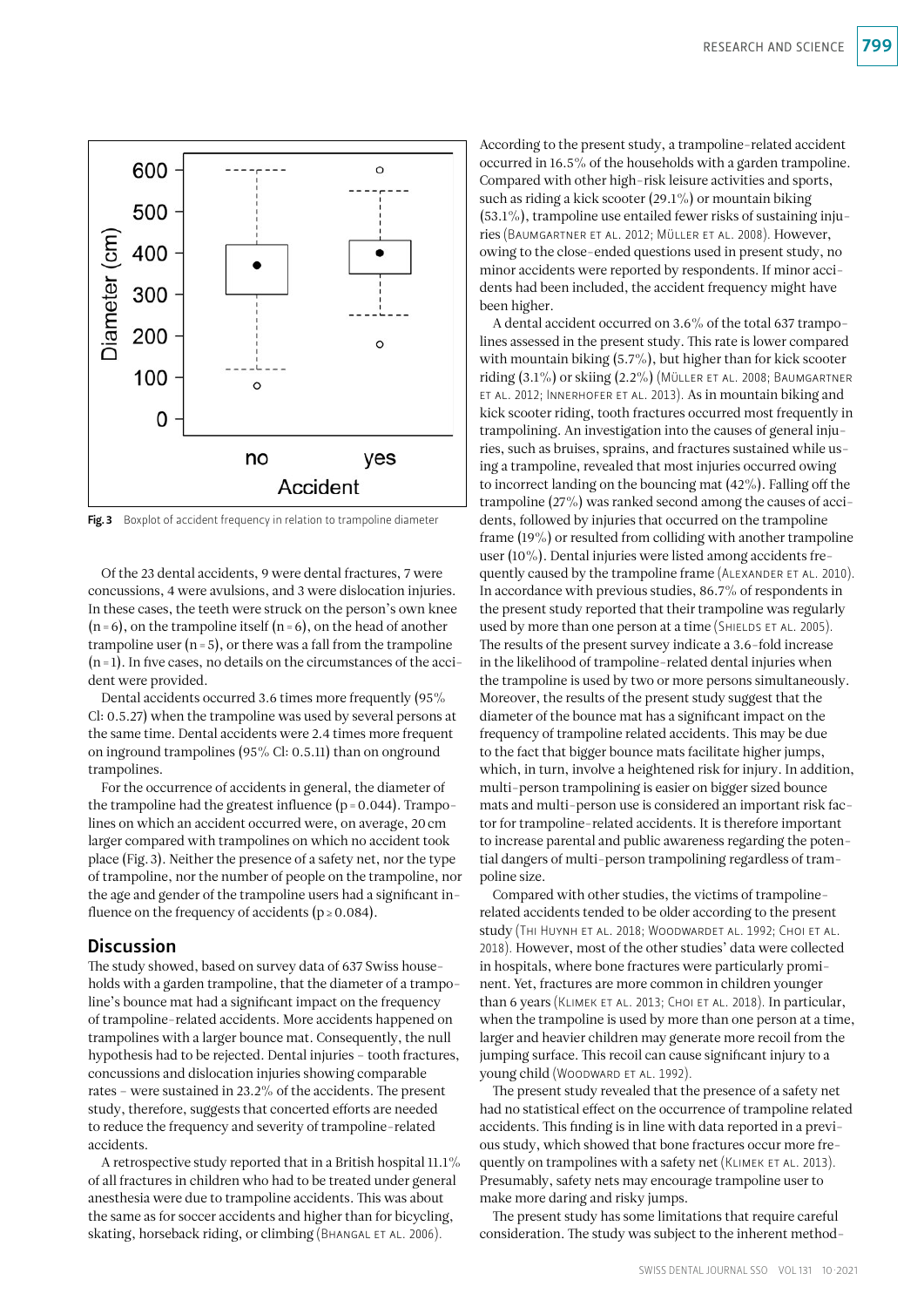ological and reporting limitations of questionnaire-based surveys. Considering the voluntary nature of the survey, the response rate of 60.2% was high, which may be indicative of trampoline owners' interest in trampoline-related accidents. Nevertheless, the potential of response and participation biases ought to be taken into account. A random selection of Swiss households with a garden trampoline was made to reduce the risk of selection bias. Though no data on the service time of a respondent's trampoline were gathered, the random selection of households with garden trampolines ensured that the average service time of trampolines included in the study was close to the factual average across Switzerland. It is, however, crucial to take account of the fact that only trampolines located in gardens of private residences were eligible for inclusion. Trampolines belonging to apartment buildings were excluded in the present study because it was unfeasible to identify persons who regularly used such trampolines. Consequently, the sample of the study is biased towards persons and families living in detached houses and it is conceivable that, say, multi-person trampoline use is more frequent on trampolines belonging to apartment buildings.

## Zusammenfassung Einleitung

## Gartentrampoline erfreuen sich in der Schweiz grosser Beliebtheit. Die meisten Unfälle führen zu Frakturen und Weichteilverletzungen der Extremitäten. Während diese Verletzungsarten in zahlreichen Studien bereits gut untersucht wurden, gab es über Zahnverletzungen auf Trampolinen bisher noch keine Studie. Ziel der vorliegenden Arbeit war die Untersuchung von Zahnunfällen auf Gartentrampolinen in der Schweiz sowie die Analyse möglicher Einflussfaktoren.

## Material und Methoden

Die Datenerhebung erfolgte durch die Auswertung von Luftaufnahmen und das Versenden standardisierter Fragebögen. Von 1212 versendeten Fragebögen konnten 637 in die Studie eingeschlossen werden. Die Daten wurden in Bezug auf Unfall, Art des Trampolins (inground oder onground) und das Vorhandensein eines Fangnetzes ausgewertet.

## Resultate

Insgesamt ereigneten sich 105 Trampolinunfälle (16,5%), davon 23 Zahnverletzungen (23,2%). 39,1% (n=9) waren Zahnfrakturen, 30,4% (n=7) Konkussionen, 17,4% (n=4) Avulsionen und 13,0% (n=3) Dislokationsverletzungen. Die Zähne wurden überwiegend am Trampolinrahmen (26,2%, n=6) oder am eigenen Knie (26%, n=6) angeschlagen. Zahnunfälle ereigneten sich 3,6-mal häufiger, wenn das Trampolin von mehreren Personen gleichzeitig benutzt wurde. Auf Inground-Trampolinen ereigneten sich 2,4-mal häufiger Zahnunfälle als auf Onground-Trampolinen. Statistisch hatte lediglich der Durchmesser des Trampolins Einfluss auf die Häufigkeit der Unfälle: Grössere Trampoline führten häufiger zu Unfällen.

## Diskussion

Die vorliegende Studie zeigt, dass das Trampolinspringen wie das Kickscooter-Fahren oder das Skifahren ein Risiko für Zahnverletzungen darstellt. Daher sollten Eltern und Trampolinspringer/innen auch über die erhöhte Gefahr von Zahnunfällen in Kenntnis gesetzt werden.

# Résumé

## Introduction

Les trampolines de jardin sont très populaires en Suisse. La plupart des accidents entraînent des fractures et des lésions des tissus mous aux extrémités. Bien que ces types de blessures aient déjà été bien étudiés dans de nombreuses études, aucune étude n'a jusqu'à présent été menée sur les blessures aux dents sur les trampolines. Le but de ce travail était d'étudier les accidents dentaires sur les trampolines de jardin en Suisse et d'analyser les éventuels facteurs d'influence.

## Matériel et méthodes

Les données ont été collectées en évaluant des photographies aériennes et en envoyant des questionnaires standardisés. Sur 1212 questionnaires envoyés, 637 ont pu être inclus dans l'étude. Les données ont été évaluées en fonction de l'accident, du type de trampoline (inground ou onground) et de la disponibilité d'un filet de sécurité.

## Résultats

Au total, 105 accidents de trampoline (16,5%) se sont produits, dont 23 étaient des blessures aux dents  $(23,2\%)$ . 39,1% (n=9) étaient des fractures dentaires, 30,4 % (n = 7) des contusions, 17,4% (n=4) des avulsions et 13,0% (n=3) des luxations. La plupart des dents étaient ébréchées sur le cadre du trampoline  $(26,2\%, n=6)$  ou sur le propre genou de l'athlète  $(26\%, n=6)$ . Les accidents dentaires étaient 3,6 fois plus fréquents lorsque le trampoline était utilisé par plusieurs personnes en même temps. Les accidents dentaires sont survenus 2,4 fois plus souvent sur les trampolines creusés que sur les trampolines terrestres. Statistiquement, seul le diamètre du trampoline a une influence sur la fréquence des accidents: les trampolines plus grands entraînent plus d'accidents.

## **Discussion**

La présente étude montre que sauter sur un trampoline présente un risque de blessures dentaires comme c'est le cas avec le kickscooter ou le ski. Par conséquent, les parents et les sauteurs de trampoline devraient également être informés du risque accru d'accidents dentaires.